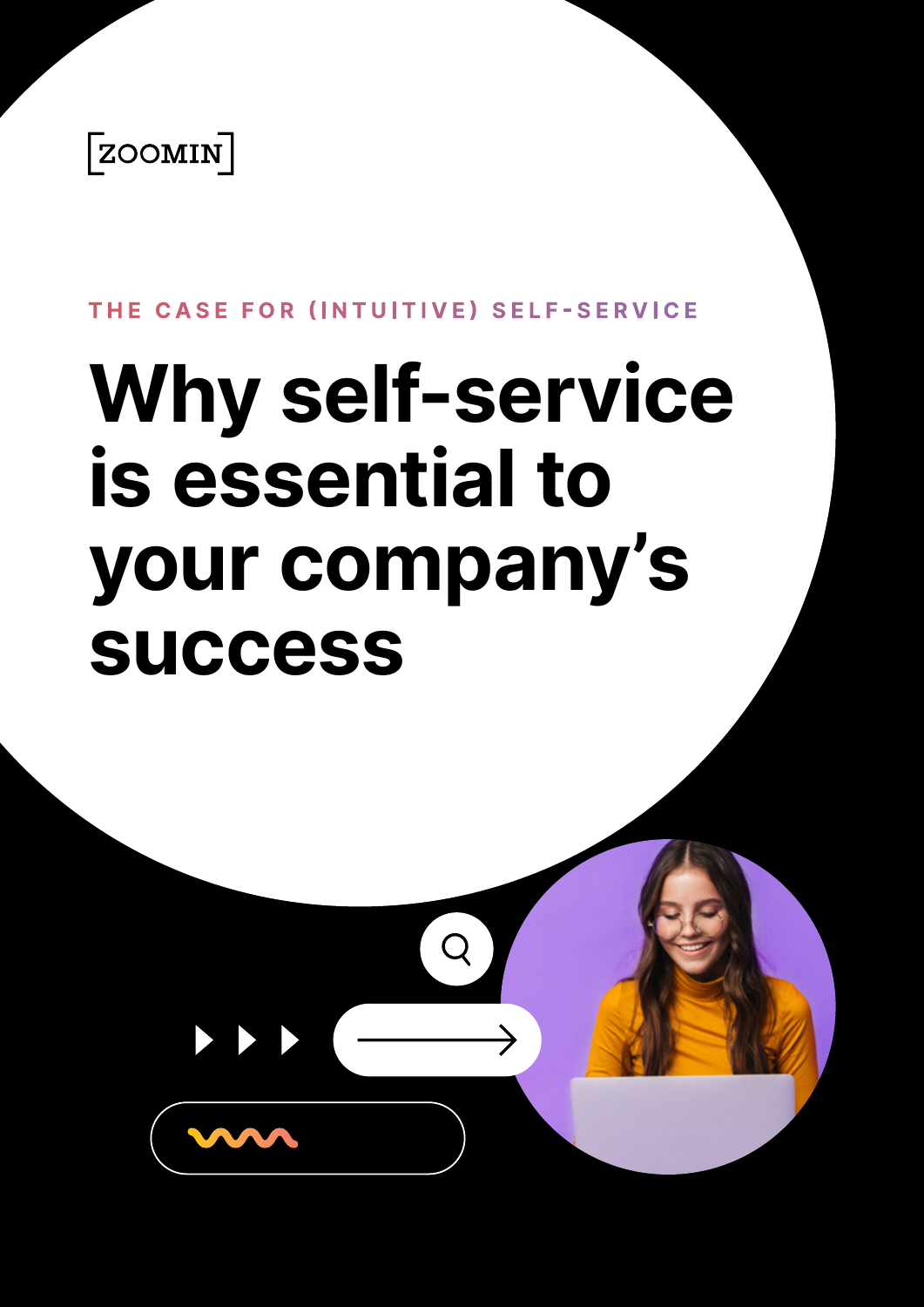# **Introduction**

New technologies, emerging trends, and evolving customer preferences are constantly changing how organizations execute on their customer service initiatives

Today, more and more companies recognize the need to prioritize customer self-service in order to provide the best possible experience for their customers. By not putting self-service at the forefront of customer experience, companies will likely risk customer churn to competitors who .do

The concept of customer self-service is constantly evolving. From a benchmark of customer experience strategies, to support teams' best practices, it evolved as a must-have practice for many enterprises.

Yet, even more than a professional standard of customer service, self-service represents a comprehensive outlook of enterprises' internal and external outreach, organizing and delivering knowledge, and engaging customers and users.

Self-service has many advantages to customers; the reduction of churn and improved customer satisfaction show this to be true. But rarely do enterprises delve into a comprehensive outlook on its advantages across all the enterprises' customer facing teams.

This eBook gives on overview of what intuitive self-service looks like and delivers its advantages for customer experience leaders, enterprises and, of course, your customers.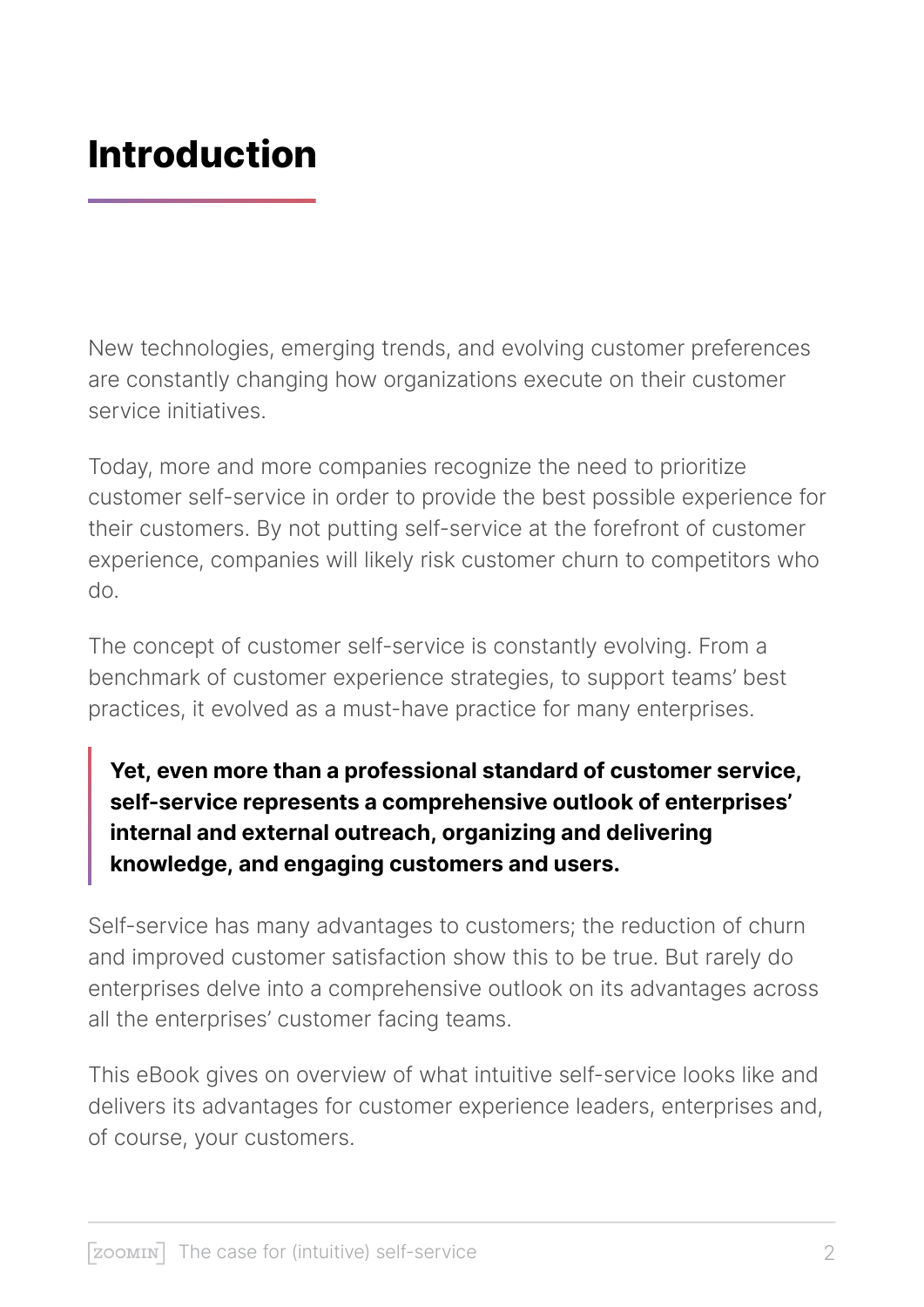An effective self-service culture offers customers and employees easy access to clear answers for a large variety of queries. It empowers customers to solve their own issues without waiting in a long customer support queue, decreases time-to-value, and simultaneously saves precious time for your customer service teams with ticket deflection. It's helpful for internal matters too, as employees can independently manage their onboarding process, HR queries, employee training and more. It is a win-win for everyone.

**Customers today demand near-instant solutions and expect a flawless customer experience. Let's see why you should answer** their expectations.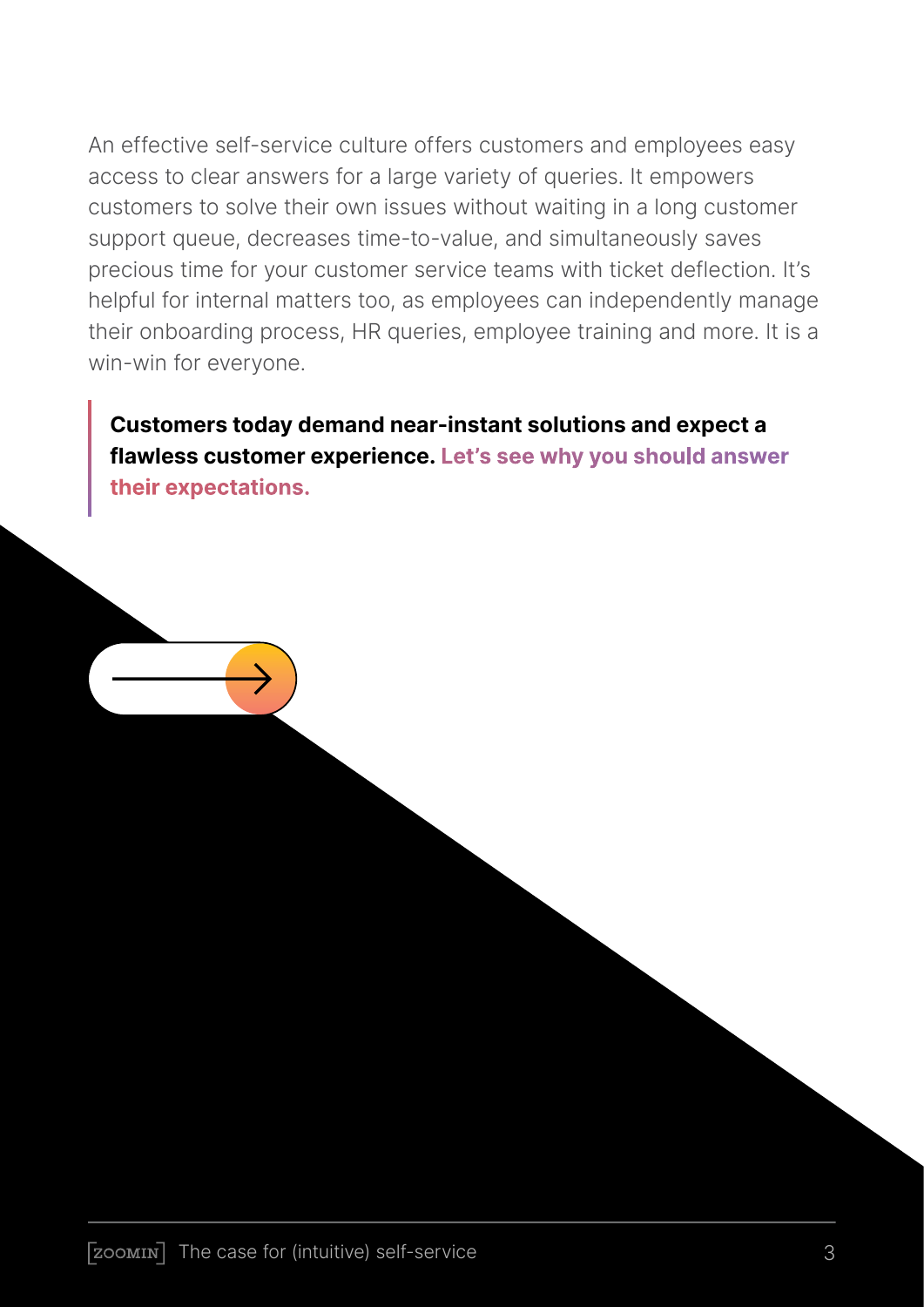# **The advantages of customer self-service**

Providing self-service alongside synchronous (real-time) as well as asynchronous support channels lets customers decide how they want to solve their problems.

Self service helps your customers:

## **Fulfilling customers' expectations: 1Customers want to self-serve**

In today's fast-paced world, customers want answers as quickly as possible. Overdue or delayed support from live support reps can be frustrating, so providing customers with the tools to self-serve gives them direct access to the information they want - and fast.

Customers expect enterprises to offer the option to independently find the answers they are looking for, because self-service customer support is often more convenient, faster, and more flexible with respect to customers' unique time, energy, and resource availability.

 **Frost & Sullivan report about the State of Self-Service confirmed what has been a growing trend for a number of years: customers WANT to self-serve. No matter how good the live support offering is, customers are showing an overwhelming preference for self-led resolution, with 81% of the research's B2B technical content users saying they would like to resolve technical issues by themselves. In fact, only 3% of users stated that they contact customer support immediately when confronted with a** product problem.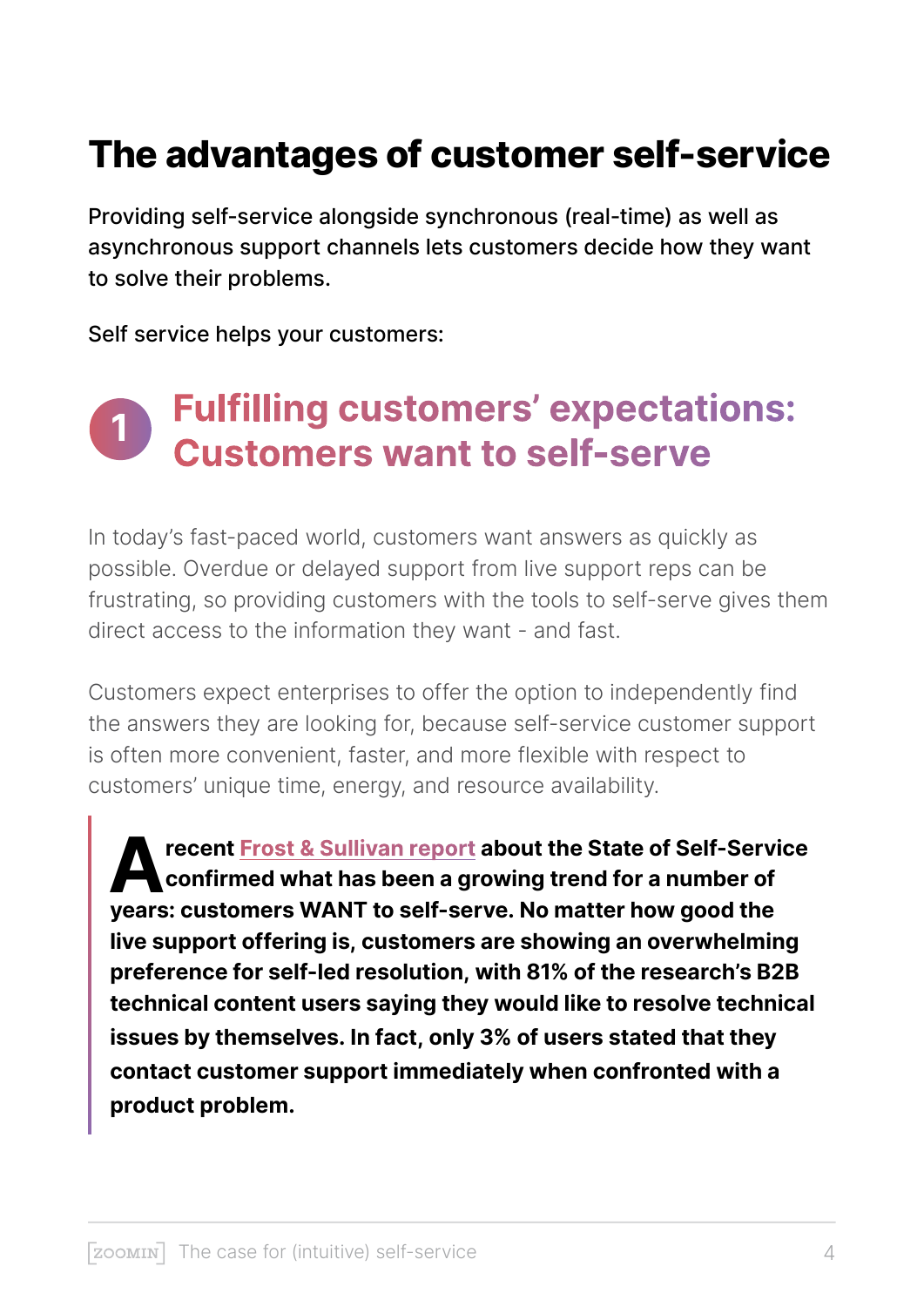According to a study from Acquity Group, 94% of B2B buyers regularly research products and services online before they decide to buy them. Not only do they do their own research, most would prefer not to talk to a sales rep at all. Even the Harvard Business Review found that customers prefer to solve problems independently instead of reaching out to customer support across industries, demonstrating that 81% of all customers attempt to solve their problems by themselves before reaching out to a support specialist.

# **Customer self-service improves 2experience customer**

### A great self-service customer experience is based on two assumptions, a positive and a negative one.

On the one hand, a positive view of an effective self-service experience highlights the importance of putting the information customers need at their fingertips; thus, making the knowledge accessible for them whenever and wherever they need it. On the other hand, trying to avoid negative experiences is no less important for self-service culture. When customers need to spend time and energy on finding the answers to their questions, they are more likely to drop the search and find their answers elsewhere, thus experiencing a poor customer experience with your product. Given that customers' expectations around self-service are high, it is important to lower the effort for your customers to find the answers they are looking for.

When self-service is done inconsistently across channels and throughout the user journey - companies end up providing an inconsistent experience for their customers instead. Letting users self-serve will only provide a seamless experience when an entire culture of self-service is integrated throughout multiple teams and touchpoints for the customer and throughout the customer journey, from pre-sales to adoption.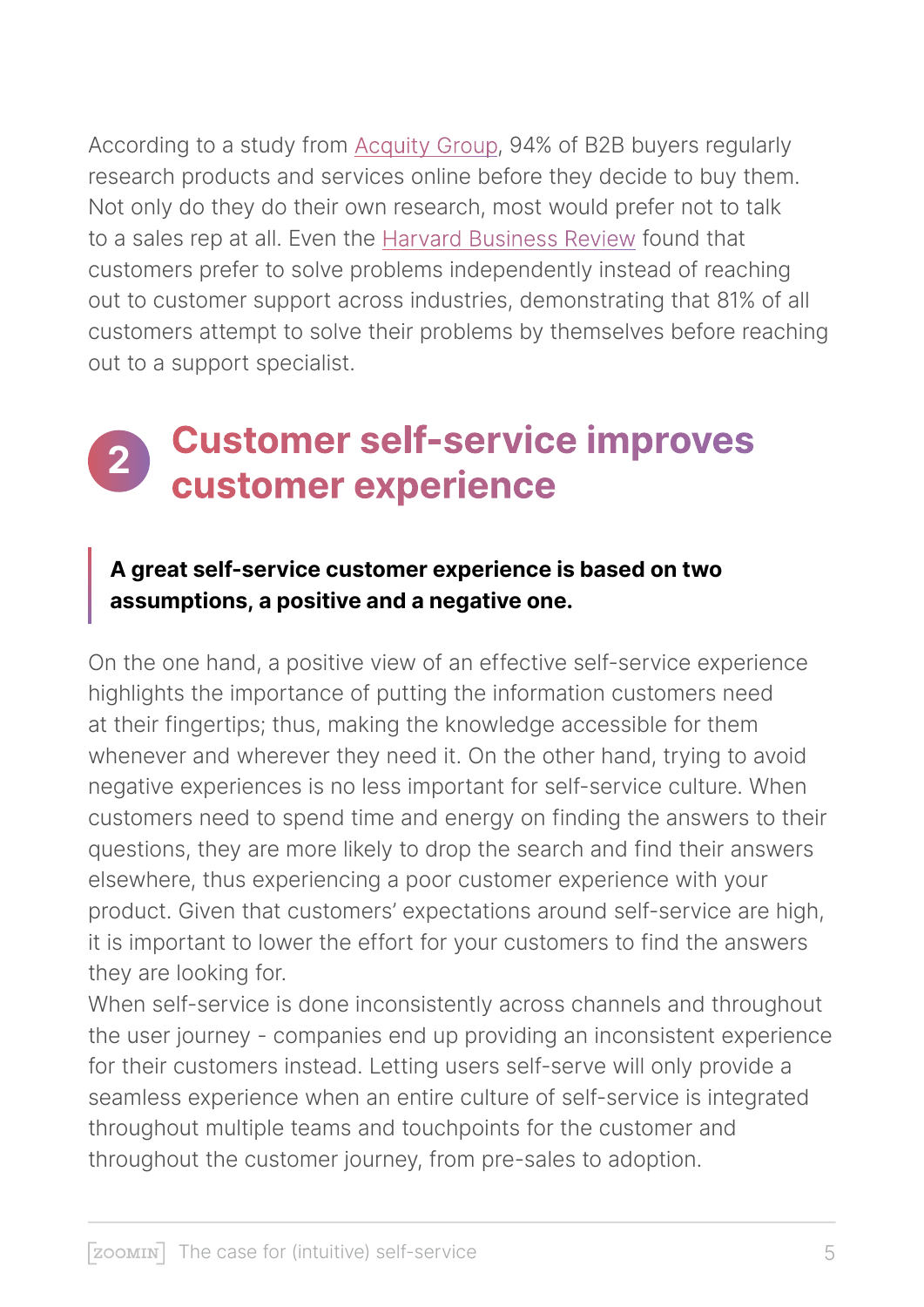# **Self-service portals proactively 3**solve problems for customers

A self-service portal is a platform that allows businesses to provide customer support at scale by empowering customers to find answers to their own problems instead of relying on interactions with a customer support agent directly. A self-service portal can expedite common service requests while saving time and money, and free up support representatives to take on more complicated issues, and build your customer community.

Typically, a self-service portal is a website that provides information to help customers resolve issues and find answers to their questions.

The portal allows the customer to have the convenience of approaching support whenever they are looking for answers. It also expands customers' knowledge and skills and offers the tools to utilize their knowledge, and independently solve more complex problems in the future.

This sense of control, capability and empowerment correspond with the way your customers' want to feel when using your product, and towards your brand in general.

A customer self-service portal is a website or platform containing the service statistics illustrate the importance of allowing customers to serve necessary resources for customers to help themselves. Customer selfthemselves. With 86% of users preferring to self-serve, it may be more important than ever to create a digital-first support culture that allows customers to readily find the answers they need in a quick, efficient .manner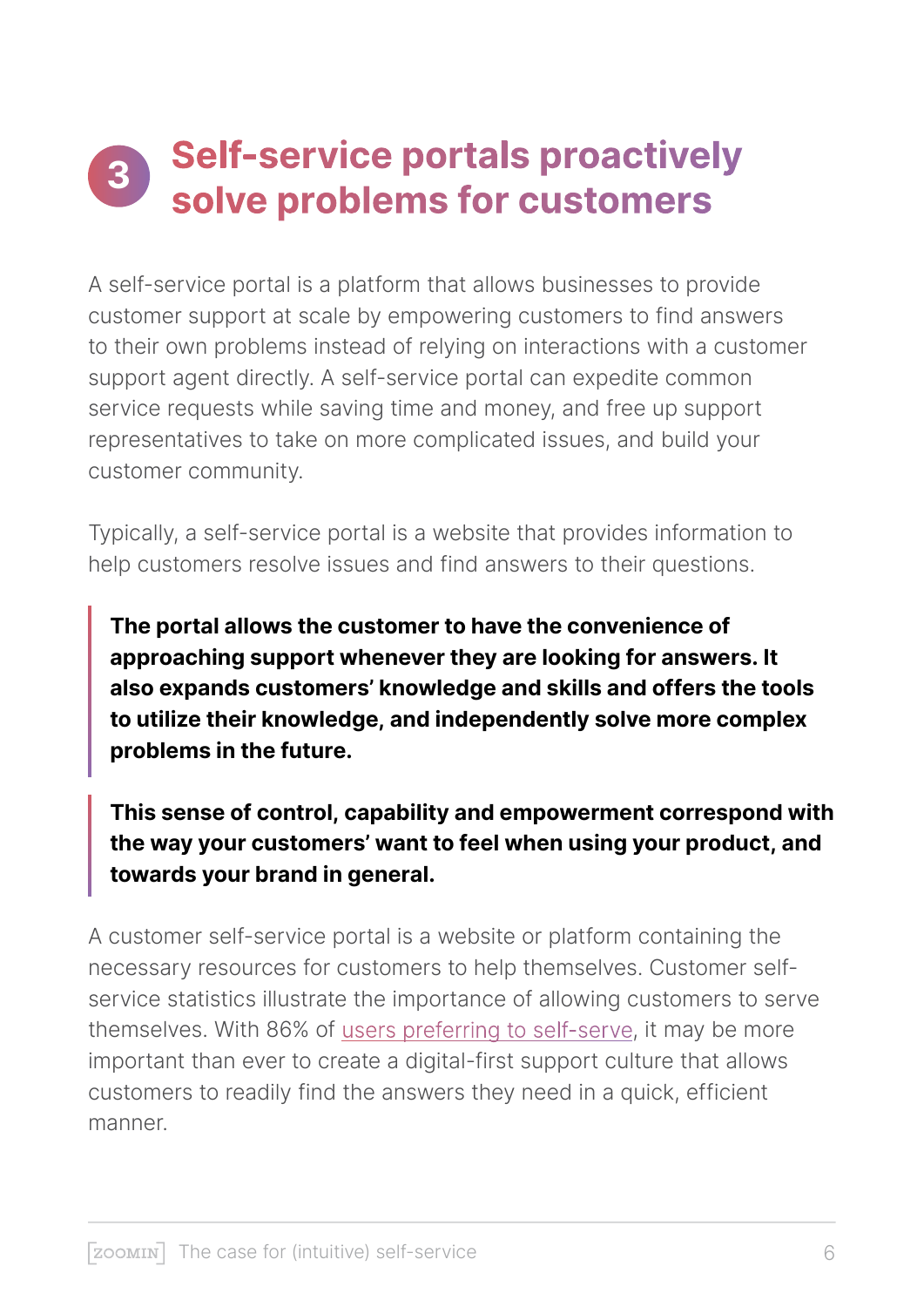# **Self-service minimizes customers' 4times wait**

Quality and speed of service, as every support leader knows, are among the most important factors that affect customer satisfaction.

## **Time is an essential resource when it comes to showing customers** the right amount of attention and gaining their trust.

Enterprises should use it actively to help their customers to self-serve, respecting their valuable time.

Support teams are measured by the time it takes to respond to customer questions, so any opportunity to speed the process of solving customers questions will make your support outreach more efficient.

## The process itself signals how much your support service is approachable, receptive, customer-focused and agile. It can  **determine how much the customer will feel comfortable using your** product and engage in a long-term relationship with it.

For instance, the recent Frost & Sullivan research about the State of Self-service reveals that it takes, on average, 6.7 minutes for users to find the answer they need to a product related question. To put that in perspective, try Googling an answer to a simple question and see how long it takes to receive results. For customers looking for information about how to use a product, these 6.7 minutes can stretch into an eternity. In today's digital world, where users are accustomed to finding any answer in the universe in milliseconds, 6.7 minutes of search could feel like a throwback to ancient history. In a world of milliseconds, minutes are a measurement of the past.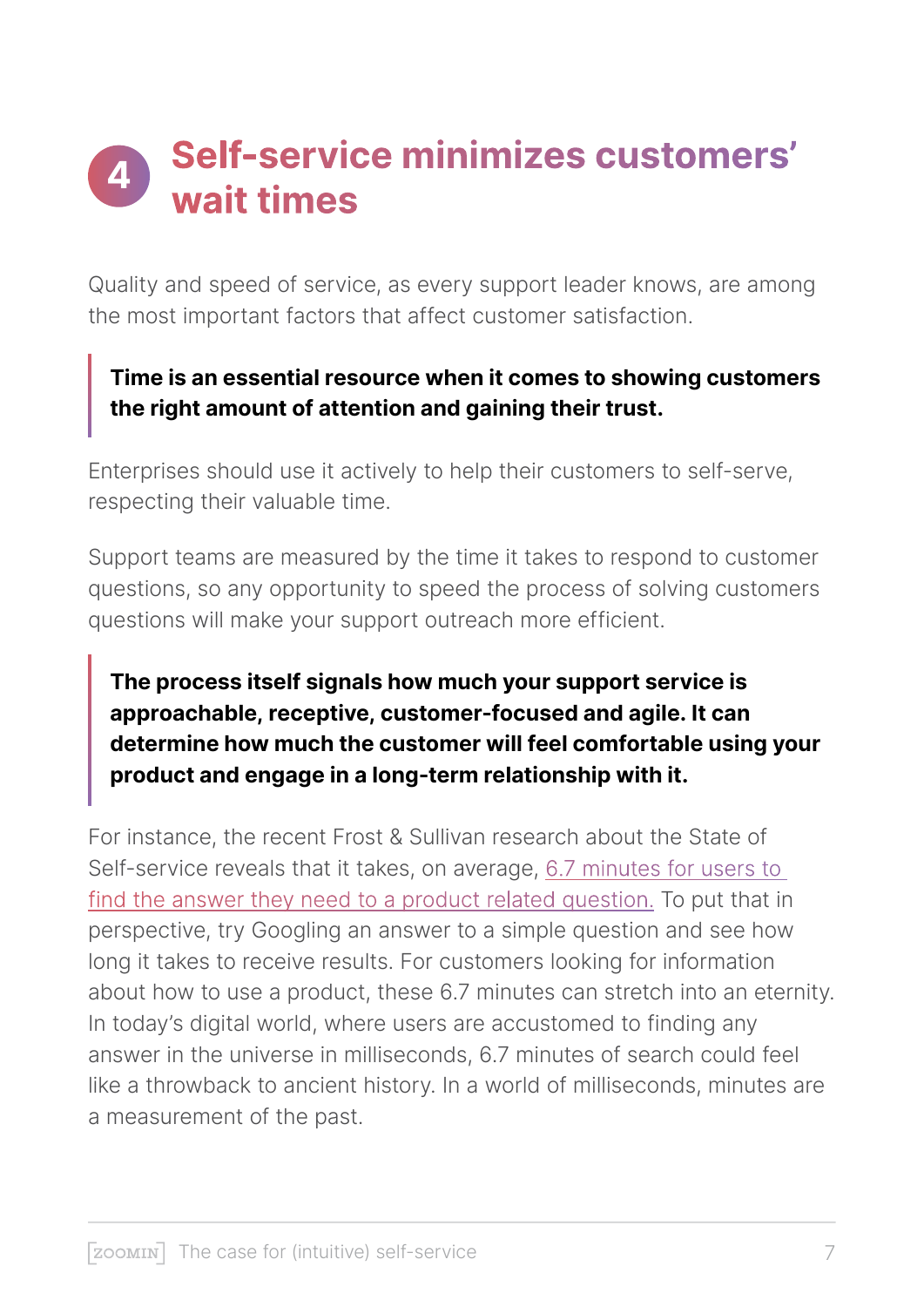When customers need to invest time in searching for product answers, they become frustrated. Their frustration may cause them to leave your website, and look for other options, from interacting with other, less reliable knowledge resources, to developing fatigue with your product or peeking at your competitors who might cater to their needs quicker.

Self-service-first culture allows customers to find instant gratification when searching for product answers. When the answers are provided in a coherent, easy to understand and personalized way, customers can find their answers quickly.

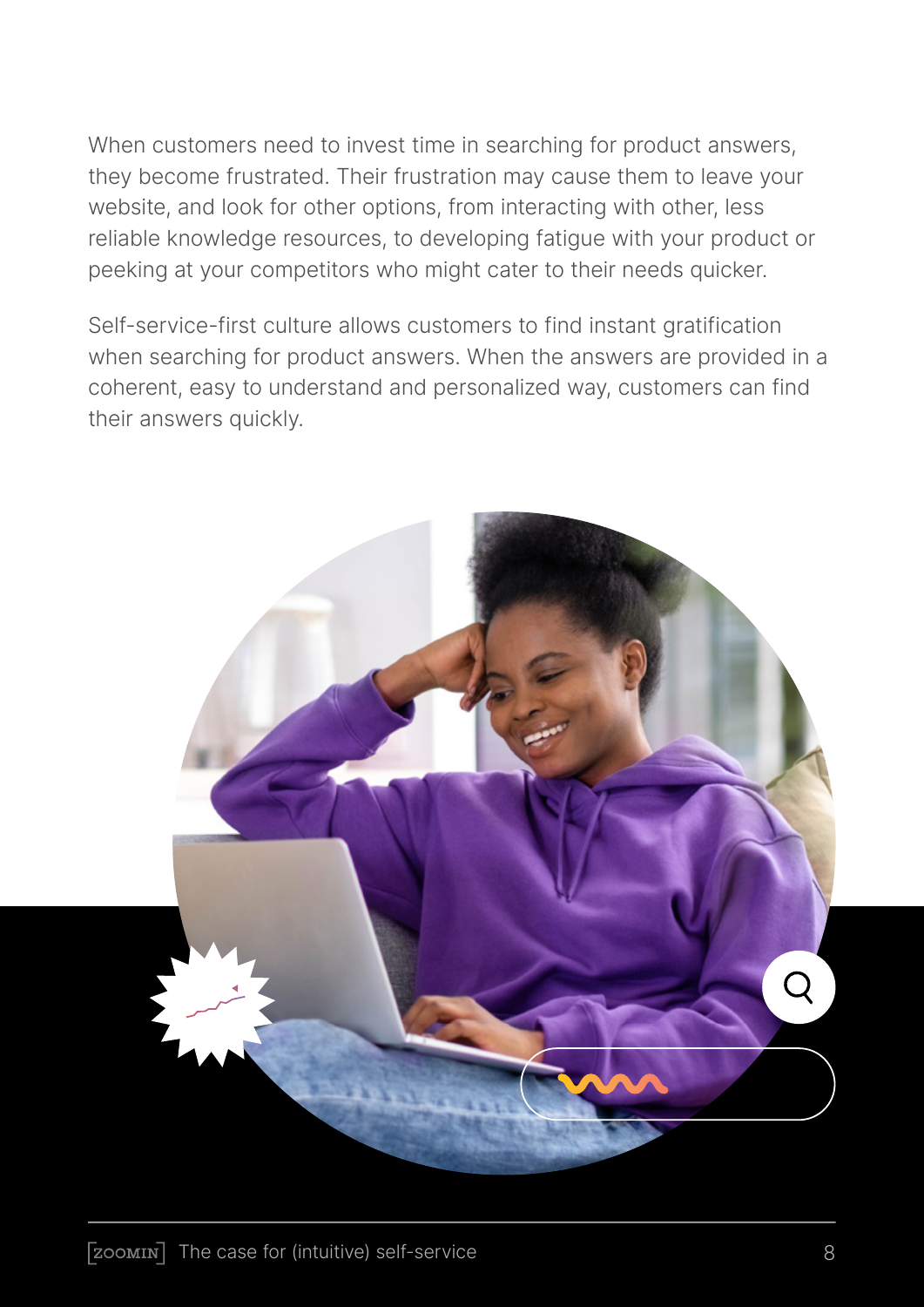# **Self-service helps your enterprise:**

Providing a well executed self-service approach is critical to reduce support costs, because self-service allows you to help a large number of customers at a much lower cost. Customers can ask questions and receive answers at the same time, boosting your existing product knowledge to fulfill its potential, and reach its maximum audience exponentially.

# **Self-service increases cost efficiency, lowers support costs** and improves efficiency **1**

**Customer self-service reduces the volume of support tickets your business receives, thus reducing the number of support** representatives you need to solve customer problems.

service portal, you free up your reps to focus on the more complex When you can deflect simple customer queries to an automated selfqueries and tasks that only they can and should perform. It's easy to see why it costs far less to solve customers' problems using self-service tools than when they contact corporate support: once you've created self-service resources, the additional cost to maintain it is minimal, yet its outreach can grow exponentially. Customer self-service channels can drive significant savings in support training and customer service costs.

Self-service contributes to more efficient use of human resources. It encourages support teams' flexibility, creativity and availability, as it reduces the number of repetitive questions in their queue, which makes support work more engaging and frees up reps to handle more complex requests. When customers can self-serve, your support team has less stress managing their incoming request queues, which clears up more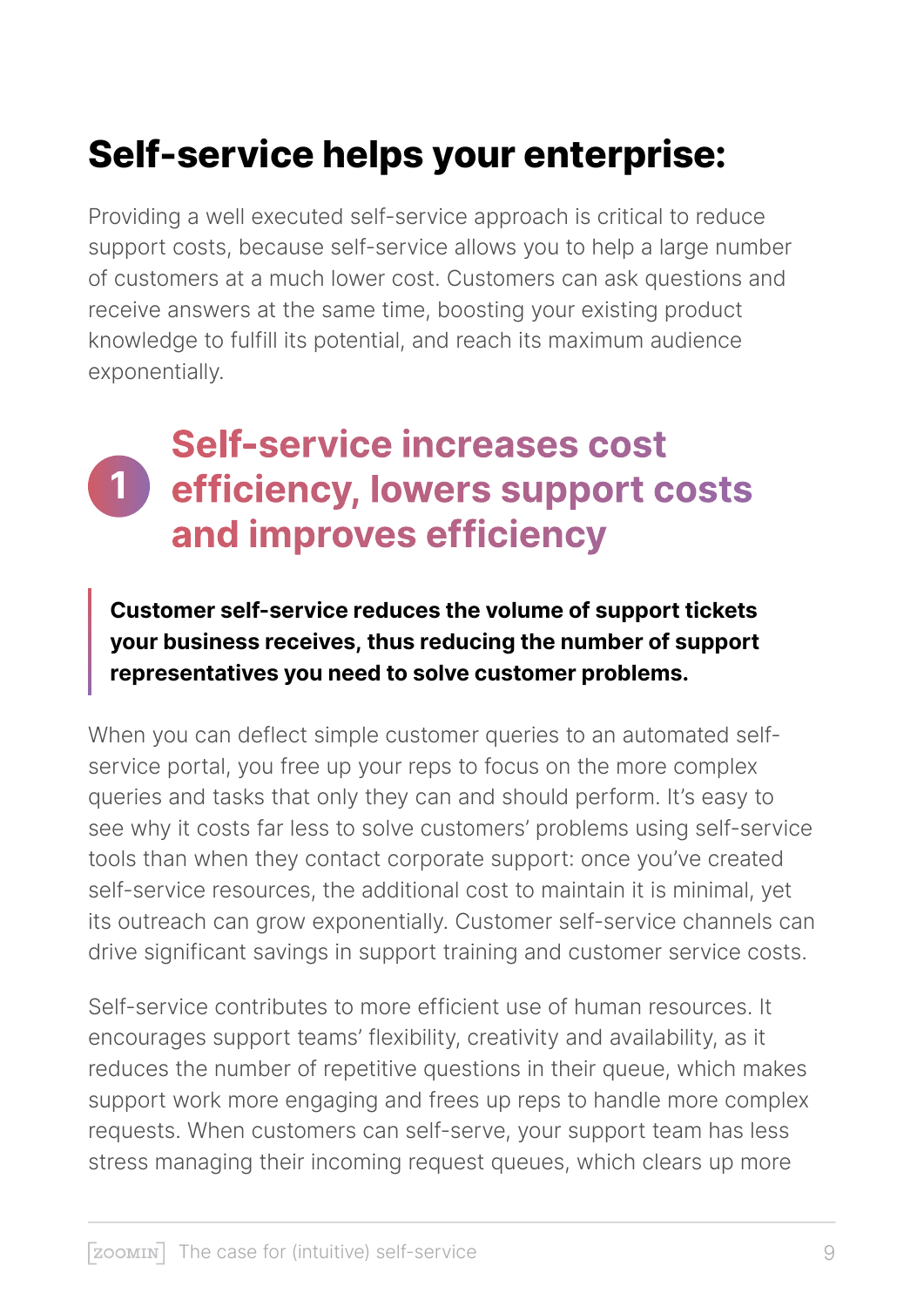time for reps to solve complex or unique customer problems, or repair relationships with customers.

# **Reduces support tickets 2**

When customers solve basic informational research and queries on their own, thanks to self-service, it reduces the number of issues that support reps need to solve. In the absence of such repetitive queries, reps can service channels decrease the number of simple inquiries submitted. focus their time and effort on selected, complex queries. Customer selfhence substantially reducing individual service tickets load and increasing support team's availability.

# **Self-service improves traffic to your website 3**

A customized knowledge base on your self-service portal can boost your website traffic. When product portals and websites provide all the answers and tools necessary for customers to self-serve, a customer will naturally head there first for any questions they might have. This means driving more quality traffic to your domain.

Consequently, the more quality content your website and customer portal include, there is a much better chance of improving your SEO ranking. Quality content on your self-service portal will attract more and more customers and unique visitors, which will not only visit your website but can also share your self-service content and increase your visibility and your website traffic and performance.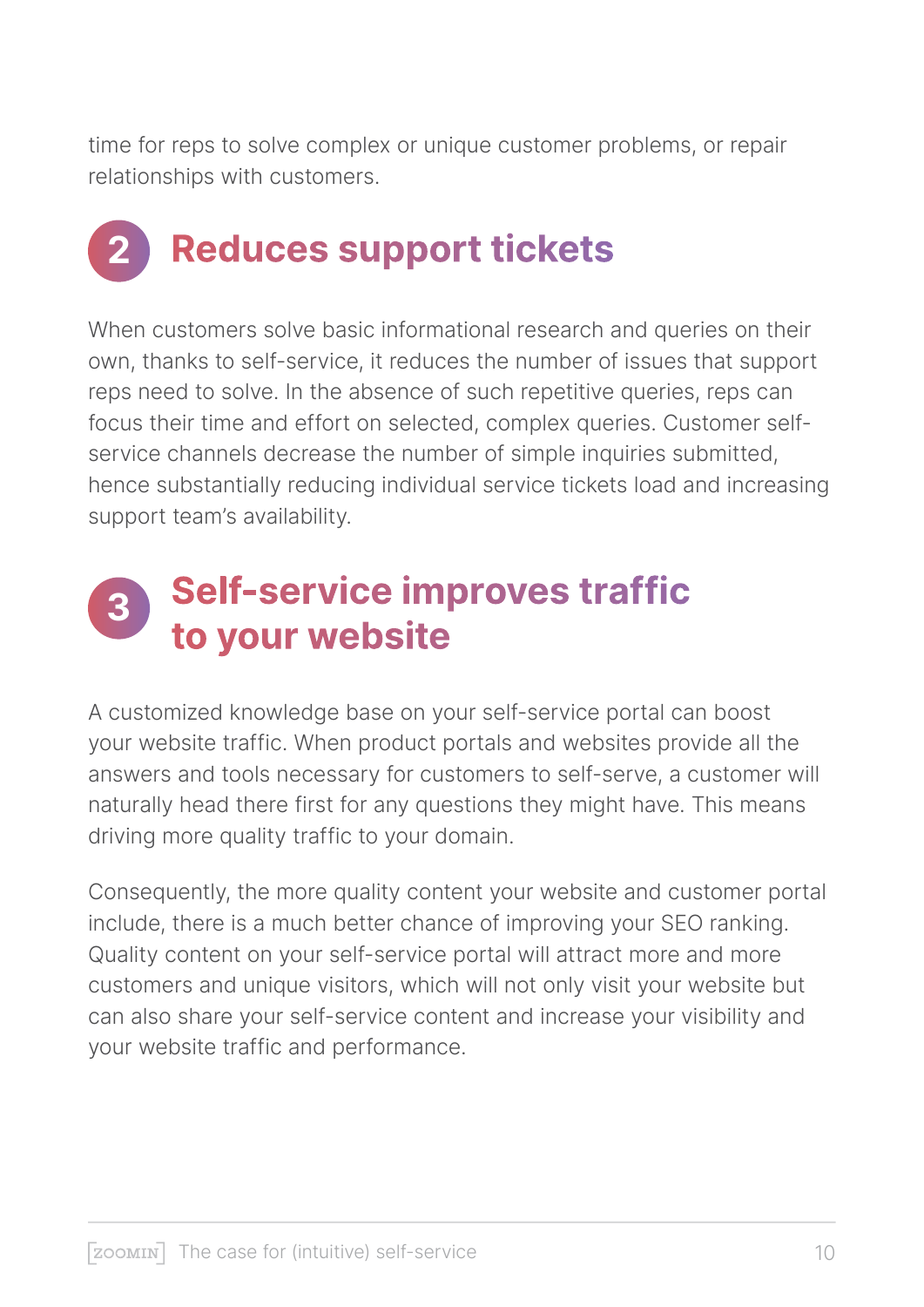# **Self-service throughout the customer lifecycle**

A comprehensive self-service experience can quide your customer through the full customer lifecycle - from initial research to first use, to activating new features, to managing their account to upgrading and/or cancellation - all without ever needing to interact with another person. This process can develop trust, loyalty and a favorable brand perception as your customer grows to use your product.

In order to build a self-service culture throughout the customer lifecycle, you need to enable customers to move through every touchpoint possible via self-service, from the very initial pre-sales stage, all the way to the retention and renewals stage.

# **Self-service is critical for the 1presale process**

Often when we look at a customer journey map, it begins with the purchase of a product or service. But viewing conversion as the starting point of a customer's journey does not give you a holistic picture of a true customer journey.

### In reality, the customer journey really begins far earlier; when the customer first realizes a need for a product or service.

When there is a need for a service or product, most prospects will research the market thoroughly to make sure that they have the best, most functional product for the best price before purchasing. If your information is readily available, then your product will be on their list of potential options. If you don't have readily available information that potential customers can access independently, then your product will most likely not be considered.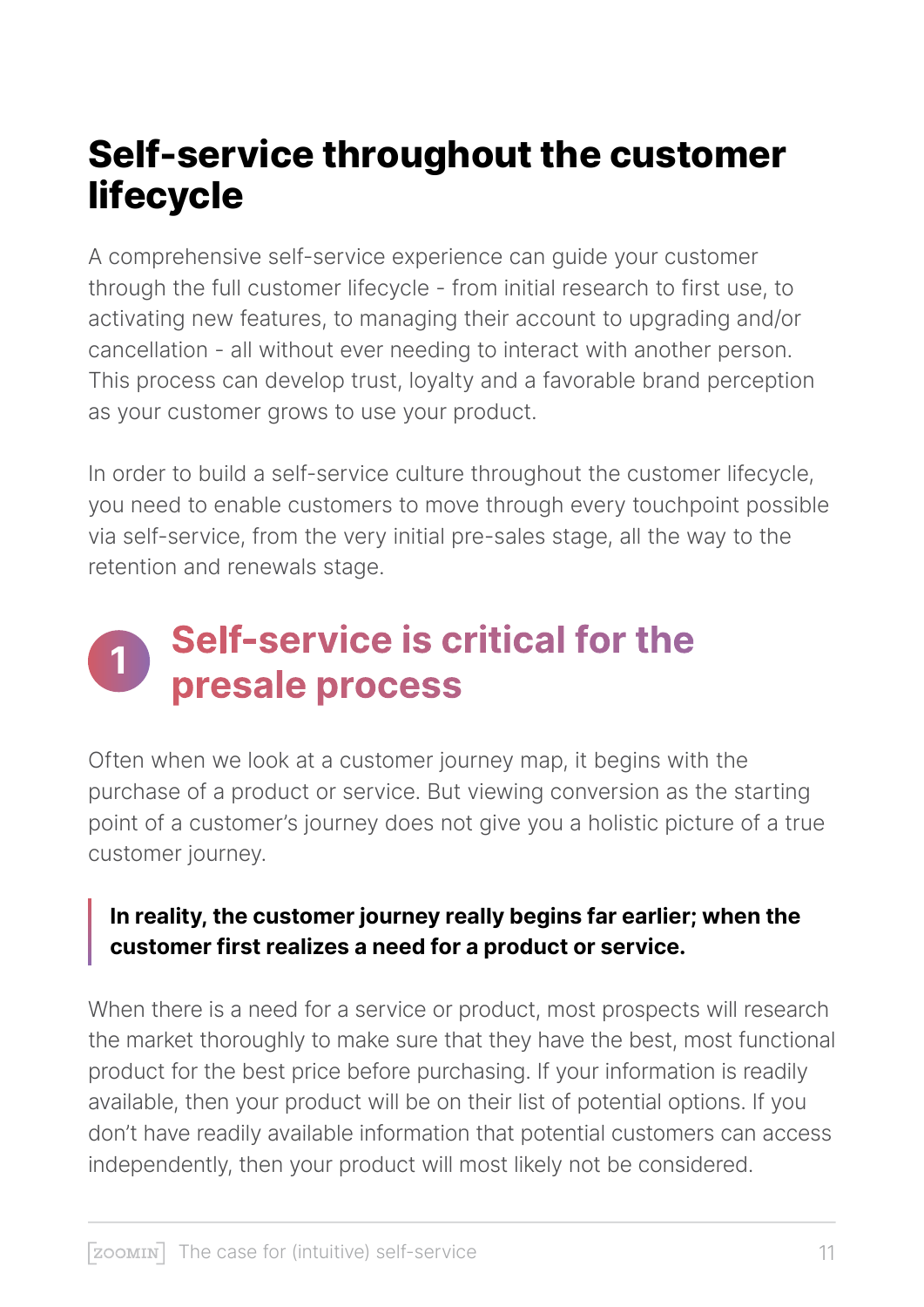"The ready availability of quality information through digital channels has made it far easier for buyers to gather information independently", states a Gartner research report. The report found that only 17% of a B2B buyers' time is spent in direct contact with suppliers, meaning vendors aren't seeing 83% of the buying process. This means that

## long before they reach out to you, they're already gathering insights and being influenced, be it positively or negatively, by the product information they're coming across.

## In the consideration stage, providing users with accessible and relevant information is key to gaining their trust.

It may be tempting to gate a lot of your marketing material in order to capture data on your leads. If a product overview is the best way for a prospect to understand your product, don't wait for them to request a demo from your sales development team - allow access to pre-recorded teasers or overview demos. Laying all the information out up front makes for a smoother sales process. And a smooth and effortless pre-sales process signals to your customers that they can expect an equally smooth product adoption experience.

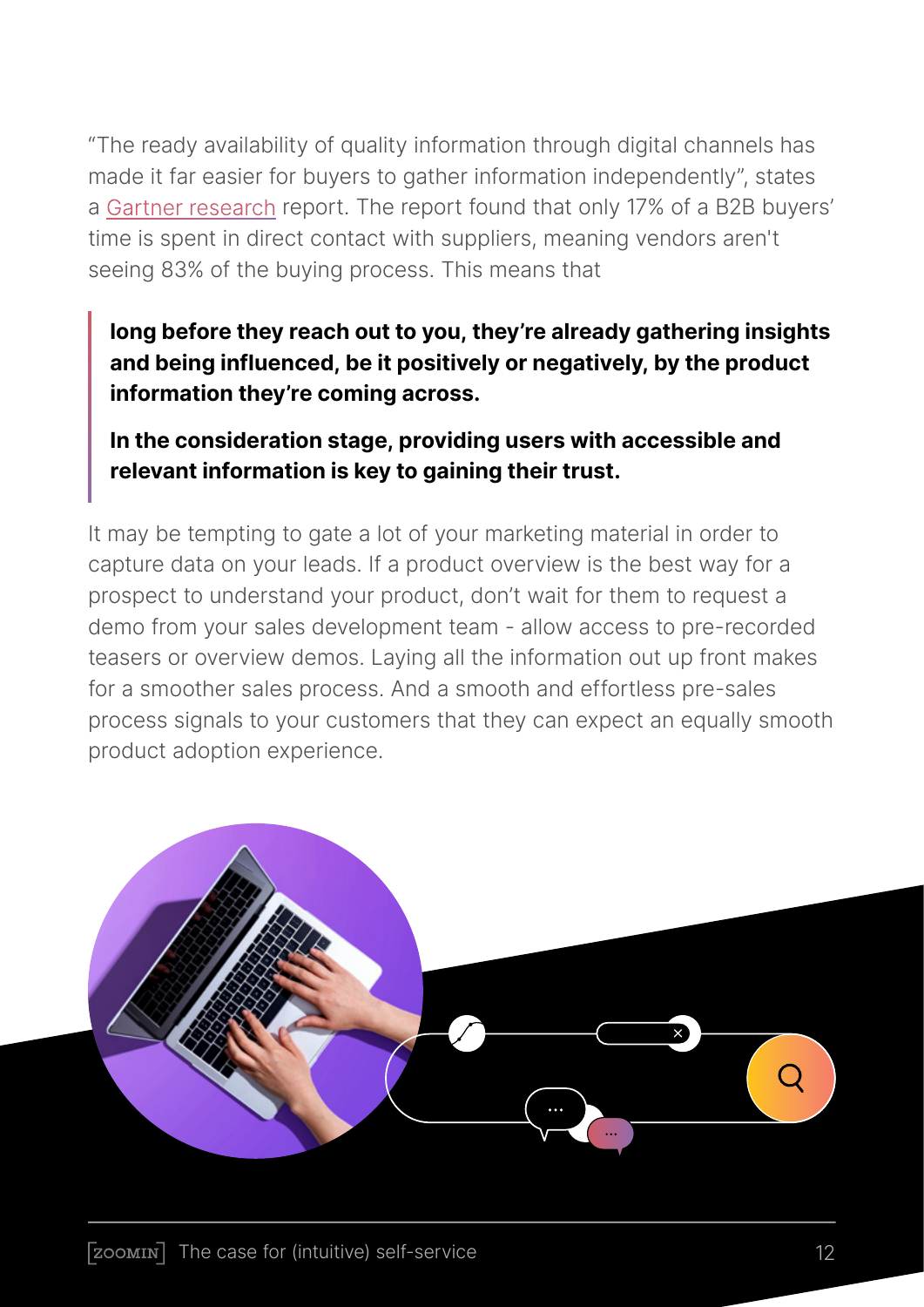# **Implementation & onboarding 2** stage: Finding best practices and **sifting through information**

Learning how to adopt and implement a software remotely can be very challenging. Without the right guidance, adopting a new product into your system can be a tedious and dragged out process. Many companies create learning centers to enable users to self-train throughout the onboarding process. HubSpot, for example, is a market leader in creating produced course videos, high-quality content, and easy to navigate great learning material. HubSpot Academy certifications provide wellprogrammes. These types of courses encourage users to enhance knowledge of the products and creates a competitive space to see who can make the most use out of these products.

# **Self-service accelerates product conversion and adoption 3**

Providing customers with the ability to self-serve allows them to accelerate product adoption at their own pace without the need for a representative, while increasing time to value. Rather than having a customer success manager or onboarding specialist schedule sessions to give walk-throughs and tips on the product, self-service onboarding and product adoption gives customers everything they need to succeed right at their fingertips.

# The more information customers can find on their own, the more likely they'll continue to use your product.

The end result is an improved customer experience that keeps customers on an uninterrupted purchase journey with your brand or business longer.